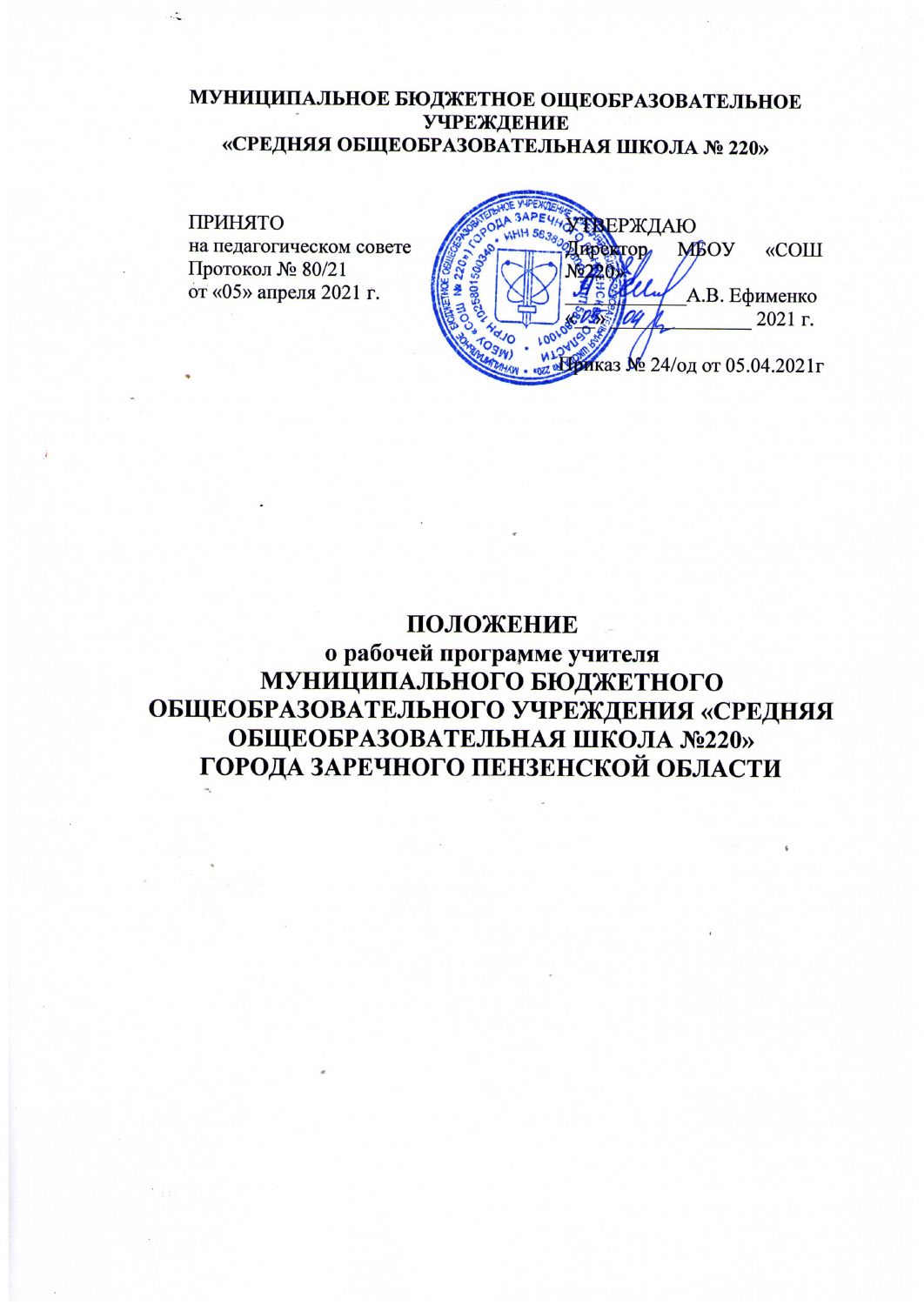### 1. Общие положения.

1.1. Настоящее Положение о рабочей программе педагога (далее - Положение) разработано в соответствии:

- с Федеральным законом № 273-ФЗ «Об образовании в Российской Федерации» с последующими изменениями и дополнениями.

1.2. Положение определяет структуру и регламентирует порядок разработки, утверждения и реализации рабочей программы учебного предмета, курса, дисциплины (модуля), курса внеурочной деятельности (далее - рабочая программа).

1.3. Рабочая программа - это локальный нормативно-правовой документ, характеризующий систему организации образовательной деятельности. определяющий объём, порядок, содержание изучения и учебного предмета, курса, дисциплины (модуля), курса внеурочной деятельности, требования к уровню подготовки обучающихся (выпускников) в соответствии с ФГОС.

1.4. Рабочая программа, как компонент образовательной программы МБОУ «СОШ № 220», является средством фиксации содержания образования, планируемых результатов, системы оценки на уровне учебных предметов, предусмотренных учебным планом образовательного учреждения.

1.5. К рабочим программам относятся: программы по учебным предметам, программы по организации внеурочной деятельности, программы курсов по выбору.

1.6. Цель рабочей программы - создание условий для планирования, организации и управления образовательным процессом по определенной учебной дисциплине (образовательной области); обеспечение реализации в полном объеме требований к результатам освоения образовательной программы.

Задачи программы:

- дать представление о практической реализации требований стандарта при изучении учебного предмета, курса, дисциплины (модуля), курса внеурочной деятельности;

- конкретно определить содержание, объем, порядок изучения учебного предмета, курса, дисциплины (модуля), курса внеурочной деятельности с учетом целей, задач и особенностей учебно-воспитательного процесса МБОУ «СОШ №220» и контингента обучающихся.

1.7. Рабочая программа учителя разрабатывается на основе:

- требований федерального государственного образовательного стандарта;

- образовательной программы соответствующего уровня обучения;

- санитарно-эпидемиологических требований к условиям и организации обучения в ОУ;)

- учебного плана МБОУ «СОШ № 220»;

- годового учебного календарного графика на текущий учебный год;

- основной образовательной программы MБОУ «СОШ № 220»;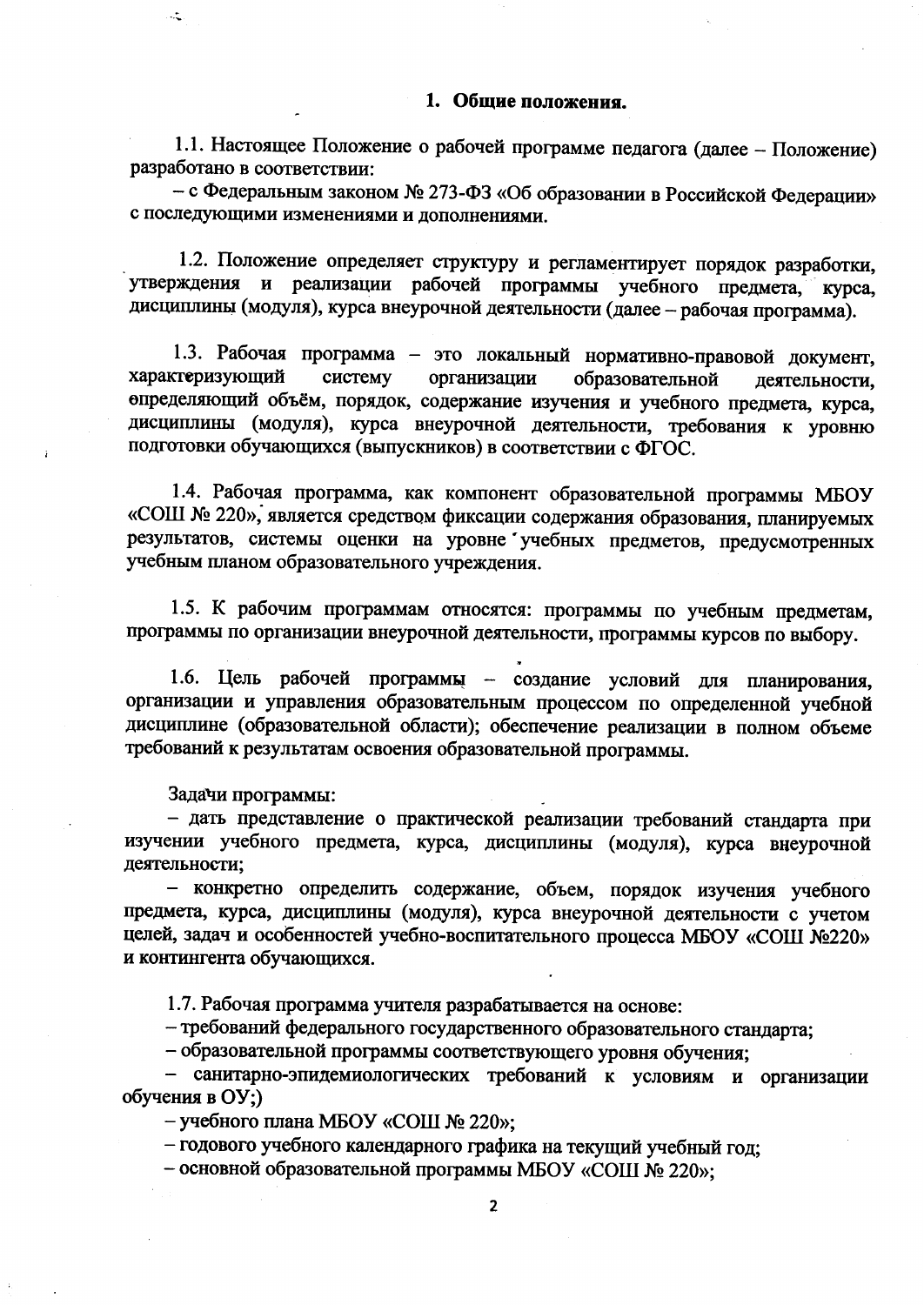- примерной образовательной программы по учебному предмету, курсу, дисциплине или авторской программы;

- учебно-методического комплекса.

 $\mathcal{L}$ 

1.8. Функции рабочей программы:

- нормативная, то есть является документом, обязательным для выполнения в полном объёме;

- целеполагания, то есть определяет ценности и цели, ради достижения которых она введена в ту или иную образовательную область;

- определения содержания образования, то есть фиксирует состав элементов содержания, подлежащих усвоению обучающимися (требования к минимуму содержания), а также степень их трудности;

- процессуальная, то есть определяет логическую последовательность усвоения элементов содержания, организационные формы и методы, средства и условия обучения;

- оценочная, то есть выявляет уровни усвоения элементов содержания, объекты контроля и критерии оценки уровня обученности обучающихся.

1.9. Рабочая программа составляется на один учебный год или на ступень обучения (начальное общее, основное общее, среднее (полное) общее образование) с последующей корректировкой.

1.10. Рабочая программа может быть единой для всех учителей данного предмета, работающих в школе, или индивидуальной.

1.11. Рабочая программа составляется в двух экземплярах: один хранится у учителя, второй сдаётся заместителю директора по УВР в бумажном или электронном виде.

### 2. Структура рабочей программы.

2.1. Образовательное учреждение вправе самостоятельно определить структуру рабочей программы учителя для всех работников школы.

 $2.2.$ Настоящее Положение определяет структуру рабочих программ, реализующих федеральный государственный образовательный стандарт.

 $2.4.$ Рабочие программы, реализующие федеральный государственный образовательный стандарт должны включать в себя следующие разделы:

 $\overline{\mathbf{3}}$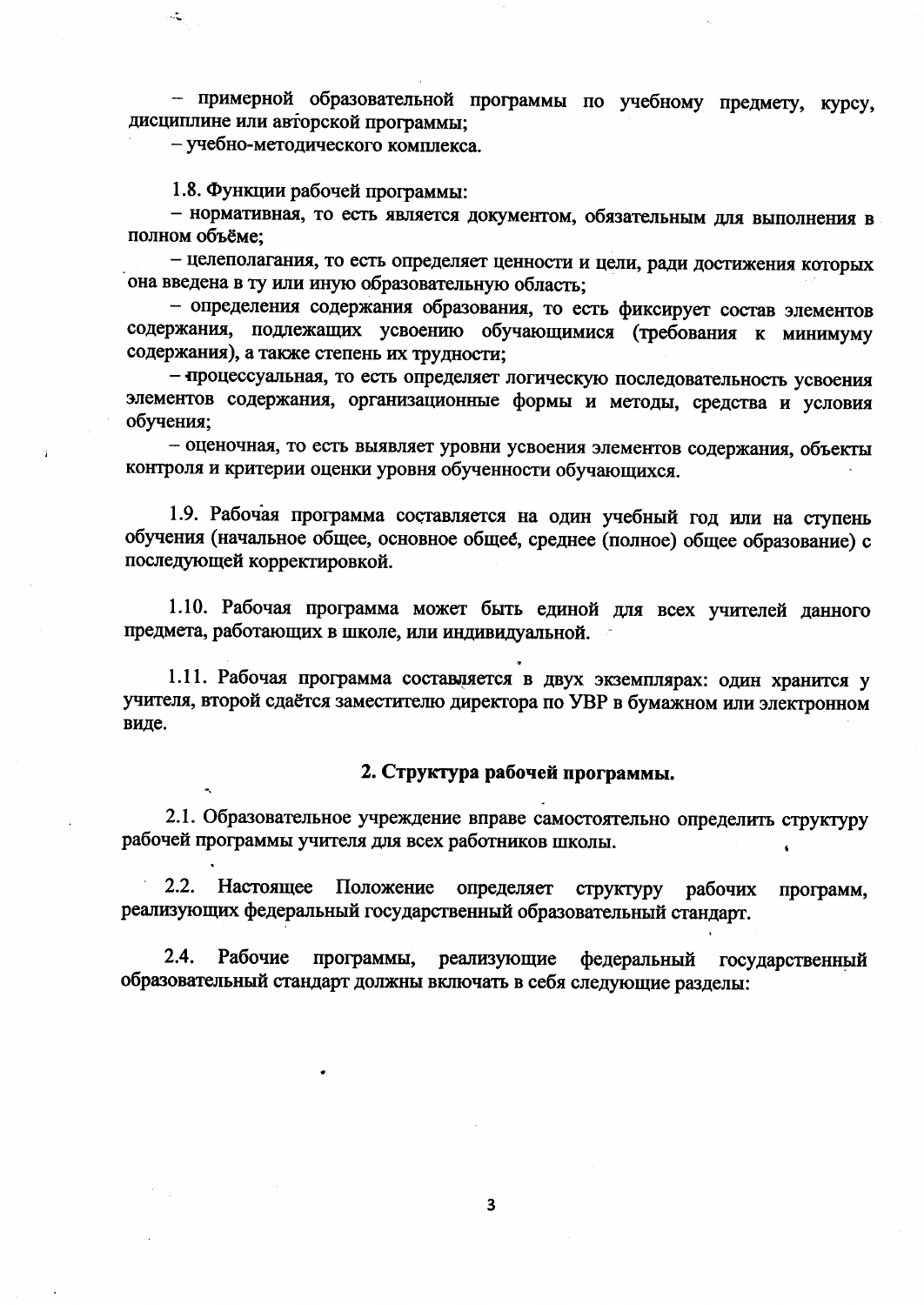| 2.4.1. Титульный  | Титульный лист содержит (Приложение 1):                    |
|-------------------|------------------------------------------------------------|
| лист              | полное наименование образовательного учреждения в          |
|                   | соответствии с Уставом школы;                              |
|                   | - поля для согласования/утверждения Программы с указанием  |
|                   | даты;                                                      |
|                   | - наименование учебного предмета (курса), для изучения     |
|                   | которого написана Программа;                               |
|                   | - адресность (класс);                                      |
|                   | - период реализации Программы;                             |
|                   | - указание примерной программы, на основе которой          |
|                   | составлена данная Программа;                               |
|                   | - сведения о составителе Программы (ФИО, должность,        |
|                   | квалификационная категория);                               |
|                   | часов по учебному плану,<br>- количество                   |
|                   | отведённых на реализацию учебного предмета (курса);        |
|                   | - № протокола и дата рассмотрения Программы на заседании   |
|                   | школьного методического совета;                            |
|                   | - название города, в котором подготовлена Программа; год   |
|                   | написания Программы.                                       |
| 2.4.2.            | Пояснительная записка включает в себя:                     |
| Пояснительная     | перечень нормативных документов и методических             |
| записка           | материалов, на основании которых разработана Программа (с  |
|                   | указанием реквизитов);                                     |
|                   | - учебник (учебники на курс обучения), используемый (-ые)  |
|                   | при организации образовательного процесса (с указанием     |
|                   | авторов);                                                  |
|                   | - цели и задачи общего образования с учетом специфики      |
|                   | учебного предмета;                                         |
|                   | случае использования авторской программы<br>$\bf{B}$       |
|                   | обосновывается актуальность разработанной программы,       |
| ۰                 | описание концепции и основных идей изучаемой Программы.    |
| 2.4.3.<br>Общая   | - специфика учебного предмета (курса);                     |
| характеристика    | - общая характеристика учебного процесса: методы, формы и  |
| учебного предмета | средства обучения;                                         |
| (курса)           | - интеграция содержания предмета (курса) с содержанием     |
|                   | других предметов (курсов) учебного плана (при наличии      |
|                   | таковых).                                                  |
| 2.4.4.<br>Место   | - количество часов, отводимых на изучение данного предмета |
| учебного предмета | (курса) в соответствии с учебным планом школы.             |
| (курса) в учебном |                                                            |
| плане             |                                                            |
|                   |                                                            |
| 2.4.5. Ценностные | Специфика содержания учебного предмета, соотнесенная с     |
| ориентиры         | программой духовно-                                        |
| содержания        | нравственного развития основной образовательной программы  |
| учебного предмета | начального общего образования школы.                       |
|                   |                                                            |

 $\cdot$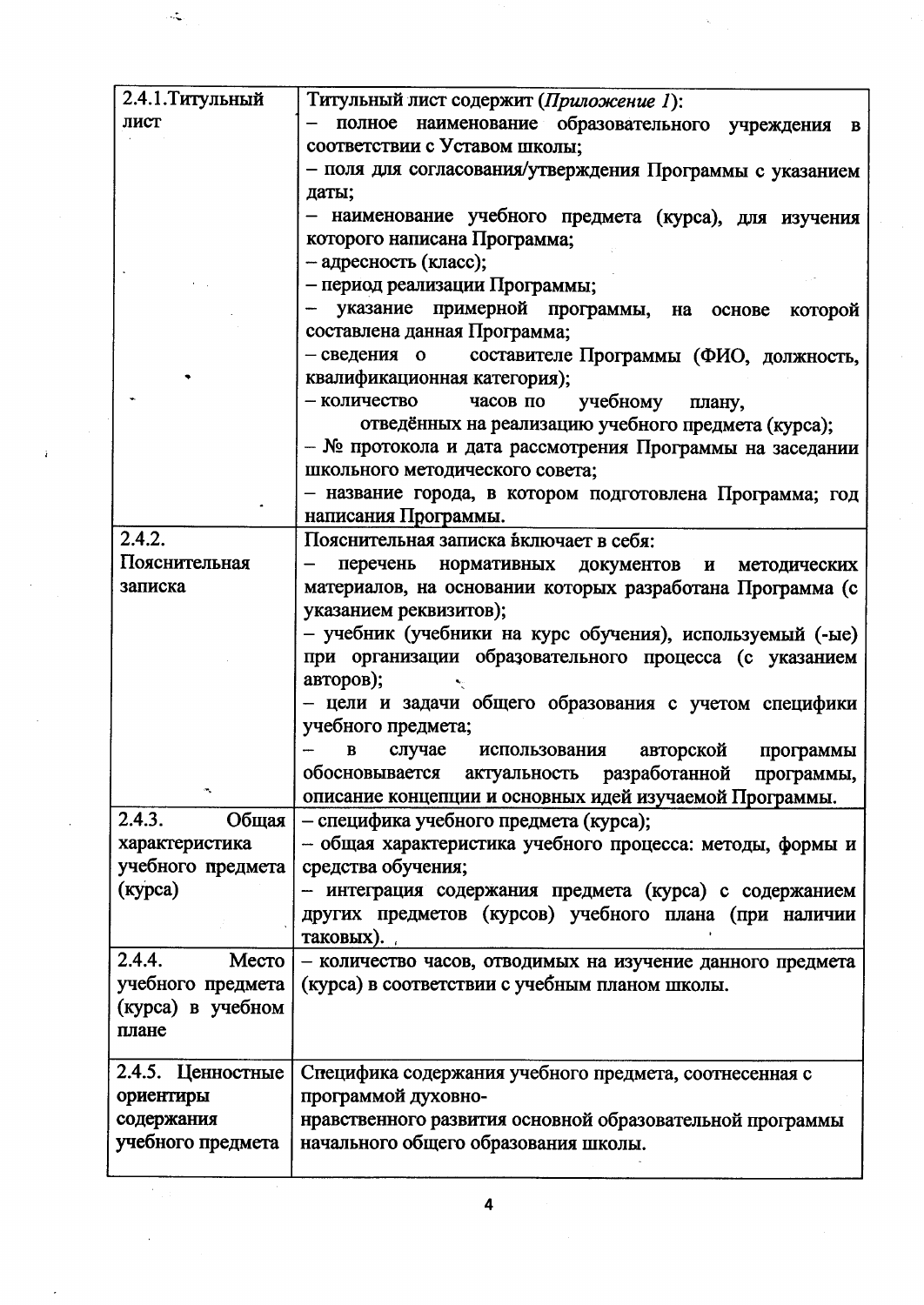| 2.4.6. Личностные, | В разделе указываются планируемые результаты на конец                           |  |  |  |  |
|--------------------|---------------------------------------------------------------------------------|--|--|--|--|
| метапредметные и   | изучения<br>(курса),<br>предмета<br>отражённые<br>основной<br>$\, {\bf B}$      |  |  |  |  |
| предметные         | образовательной<br>программе<br>соответствующего<br>уровня                      |  |  |  |  |
| результаты         | образования.                                                                    |  |  |  |  |
| освоения           | Планируемые результаты должны быть представлены тремя                           |  |  |  |  |
| конкретного        | группами: личностные, метапредметные и предметные.                              |  |  |  |  |
| учебного предмета  | Предметные результаты должны иметь два блока: базовый                           |  |  |  |  |
| (курса)            | уровень - «Ученик научится», повышенный уровень - «Ученик                       |  |  |  |  |
|                    | получит возможность научиться».                                                 |  |  |  |  |
| 2.4.7. Календарно- | B<br>календарно-тематическом<br>планировании<br>отражаются                      |  |  |  |  |
| тематическое       | (Приложение 2.1.):                                                              |  |  |  |  |
| планирование с     | - перечень разделов, тем;                                                       |  |  |  |  |
| определением       | - последовательность изучения тем;                                              |  |  |  |  |
| основных видов     | количество часов, выделяемых на изучение отдельных                              |  |  |  |  |
| учебной            | разделов (тем);                                                                 |  |  |  |  |
| деятельности       | характеристика основных видов учебной деятельности                              |  |  |  |  |
| обучающихся        | обучающихся.                                                                    |  |  |  |  |
|                    | Возможно включение дополнительных разделов<br>(c)                               |  |  |  |  |
|                    | учётом специфики учебных предметов)                                             |  |  |  |  |
| 2.4.8.Учебно-      | Определяет необходимые для реализации данного предмета                          |  |  |  |  |
| методическое и     | (курса) методические и учебные пособия (учебники<br>$\, {\bf B}$                |  |  |  |  |
| материально-       | соответствии с Федеральным перечнем), оборудование<br>$\boldsymbol{\mathrm{M}}$ |  |  |  |  |
| техническое        | приборы, дидактический материал. Включает в себя:                               |  |  |  |  |
| обеспечение        | - список литературы для<br>учащихся<br>(основная<br>$\mathbf{H}$                |  |  |  |  |
| образовательного   | дополнительная);                                                                |  |  |  |  |
| процесса           | - список литературы для<br>учителя (основная и                                  |  |  |  |  |
|                    | дополнительная);                                                                |  |  |  |  |
|                    | - цифровые образовательные ресурсы;                                             |  |  |  |  |
|                    | - оборудование и приборы;                                                       |  |  |  |  |
|                    | - дидактический и наглядный материал.                                           |  |  |  |  |
|                    | Литература оформляется в соответствии с требованиями                            |  |  |  |  |
|                    | библиографического описания.                                                    |  |  |  |  |
| 2.4.9.             | Раздел содержит конкретизацию результата обучения с учётом                      |  |  |  |  |
| Планируемые        | специфики класса, образовательного учреждения, завершенной                      |  |  |  |  |
| результаты         | предметной линии.                                                               |  |  |  |  |
| изучения учебного  |                                                                                 |  |  |  |  |
| предмета (курса).  |                                                                                 |  |  |  |  |

2.5. Программы курсов внеурочной деятельности должны содержать:

- титульный лист;

Ã.

- пояснительную записку;

- общую характеристику курса внеурочной деятельности;

- личностные и метапредметные результаты освоения курса внеурочной деятельности;

- содержание курса внеурочной деятельности;

- тематическое планирование с определением основных видов внеурочной деятельности обучающихся;

5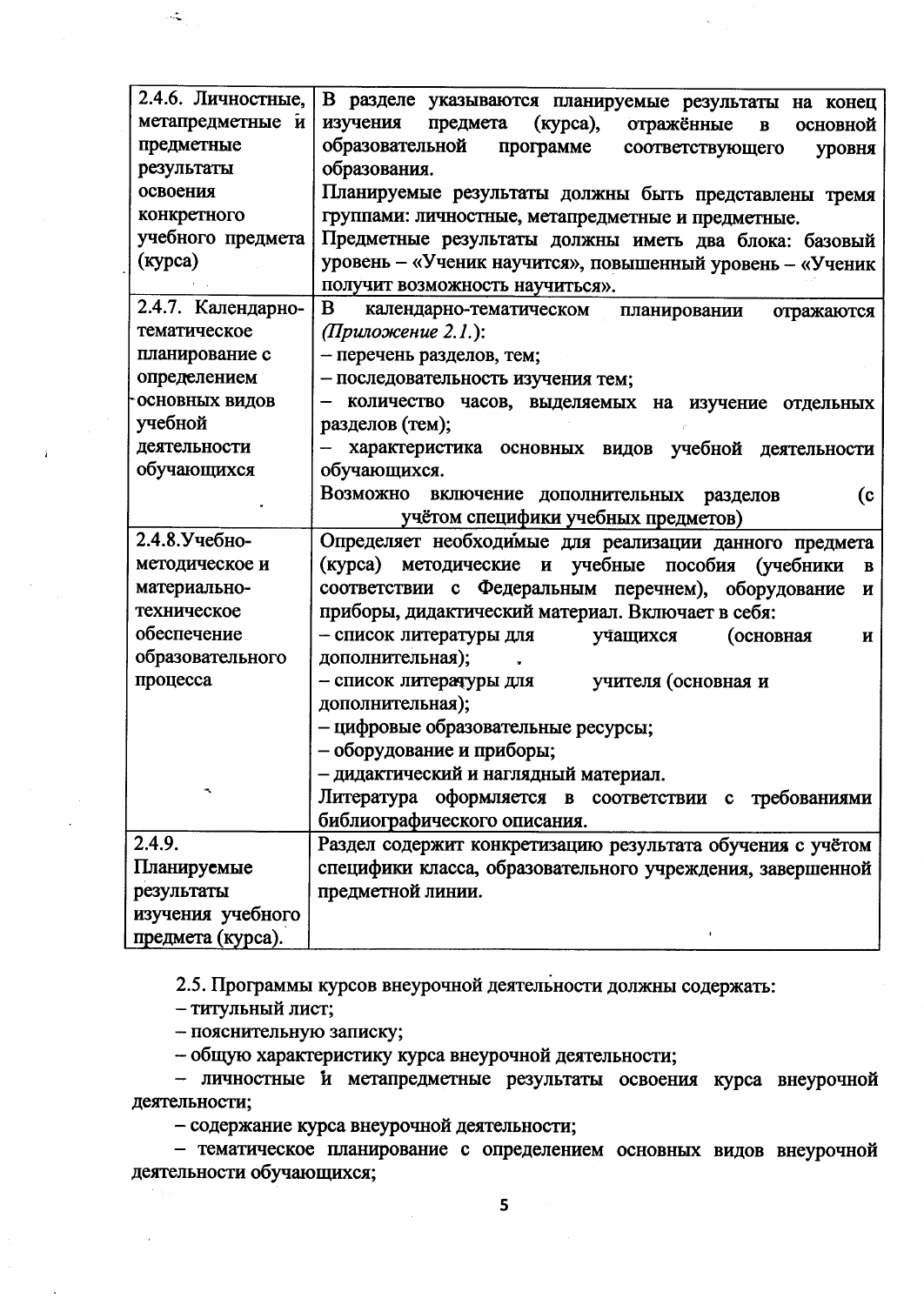- описание учебно-методического и материально-технического обеспечения курса внеурочной деятельности;

- приложения к программе.

 $\ddot{\sim}$ 

2.6. Учитель вправе добавлять дополнительные составляющие в календарнотематическое планирование в соответствии со спецификой предмета.

2.7. Календарно-тематическое планирование может быть откорректировано в течение учебного года с учётом факторов, влияющих на полноту реализации Программы.

2.7. Запись названия темы в учебном журнале должна полностью совпадать с формулировками тем уроков в календарно-тематическом планировании.

## 3. Рекомендации к оформлению рабочей программы.

3.1. Страницы теста Программы должны соответствовать формату А4. Ориентация - книжная.

3.2. Размеры полей: левое - 30мм; правое - 10 мм; верхнее - 20 мм; нижнее - 20 MM.

3.3. Основной текст Программы набирается шрифтом Times New Roman, кегль 10-12, междустрочный интервал одинарный, выравнивание по ширине, центровка заголовков и абзацы в тексте выполняются при помощи средств Word.

3.4. Шрифт заголовка структурной единицы - полужирный, размер 12 пт, выравнивание по центру.

3.5. Страницы текста рабочей программы нумеруются арабскими цифрами, устанавливается сквозная нумерация по всему документу.

3.6. Титульный лист включается в общую нумерацию страниц, на титульном листе номер страницы не проставляется.

3.7. Таблицы вставляются непосредственно в текст.

#### 4. Утверждение рабочей программы.

4.1. Рабочие программы рассматриваются и обсуждаются на заседании методического совета, согласовываются с заместителем директора по УВР и представляются на утверждение директору школы в срок до 1 сентября текущего года.

6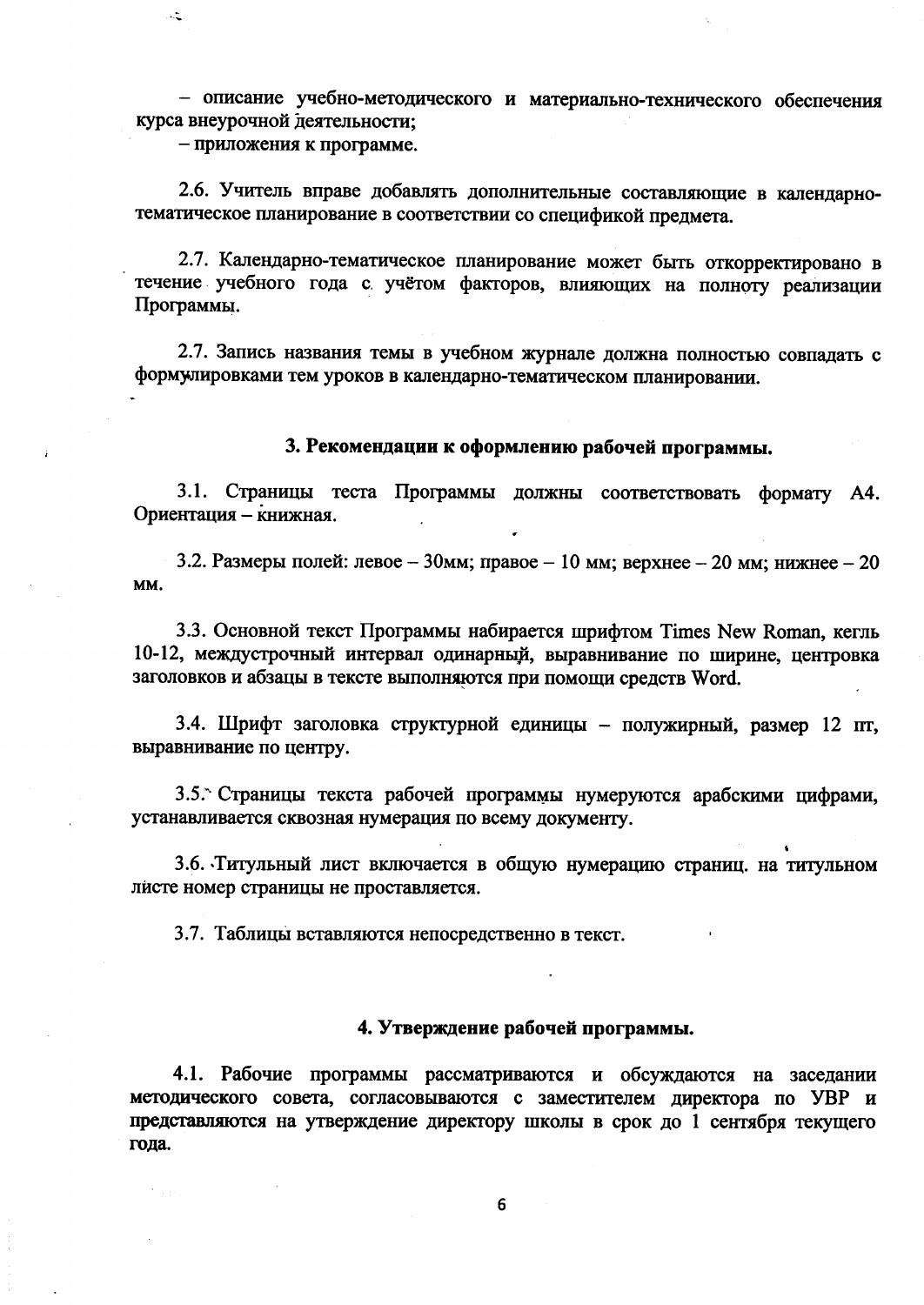Директор школы вправе провести экспертизу рабочих 4.2 программ непосредственно в школе или с привлечением внешних экспертов на соответствие требованиям ФГОС.

 $\ddot{\cdot}$ 

4.3. При несоответствии рабочей программы установленным требованиям, директор школы накладывает резолюцию о необходимости доработки с указанием конкретного срока.

4.4. Если на начало учебных занятий рабочая программа не прошла процедуру согласования и утверждения, учитель не допускается к проведению учебных занятий. с последующим перерасчётом заработной платы.

4.5. Решение о внесении изменений в рабочие программы учебных предметов -принимает директор ШКОЛЫ ходатайству  $\overline{a}$ руководителей методических объединений или заместителя директора по учебно-воспитательной работе.

4.6. Рабочие программы учебных предметов, курсов, дисциплин могут корректироваться перед началом нового учебного года. Основаниями для внесения изменений в рабочие программы учебных предметов могут быть следующие обстоятельства:

-изменение часов учебного плана, отводимых для изучения предмета;

- изменение федеральных государственных образовательных стандартов;

- переход на другую систему обучения в начальной и основной школе, открытия профильных классов на старшей ступени обучения.

4.7. Утвержденные рабочие программы предметов учебного плана являются составной частью образовательной программы школы, входят в обязательную образовательного нормативную локальную документацию учреждения И представляются органам управления образованием регионального и муниципального уровней, органам контроля и надзора в сфере образования, педагогическому коллективу, родительской общественности.

4.8. Администрация образовательного учреждения осуществляет, контроль реализации рабочих программ в соответствии с планом внутришкольной работы.

#### 5. Делопроизводство.

5.1. Администрация школы осуществляет систематический контроль за выполнением рабочих программ, их практической части, соответствием записей в классном журнале содержанию рабочих программ по итогам каждого учебного периода.

5.2.В случае невыполнения рабочей программы, по итогам проверки, учитель фиксирует необходимую информацию в листе корректировки в конце каждого полугодия.

5.3. Итоги проверки рабочих программ подводятся на административном совещании.

 $\overline{7}$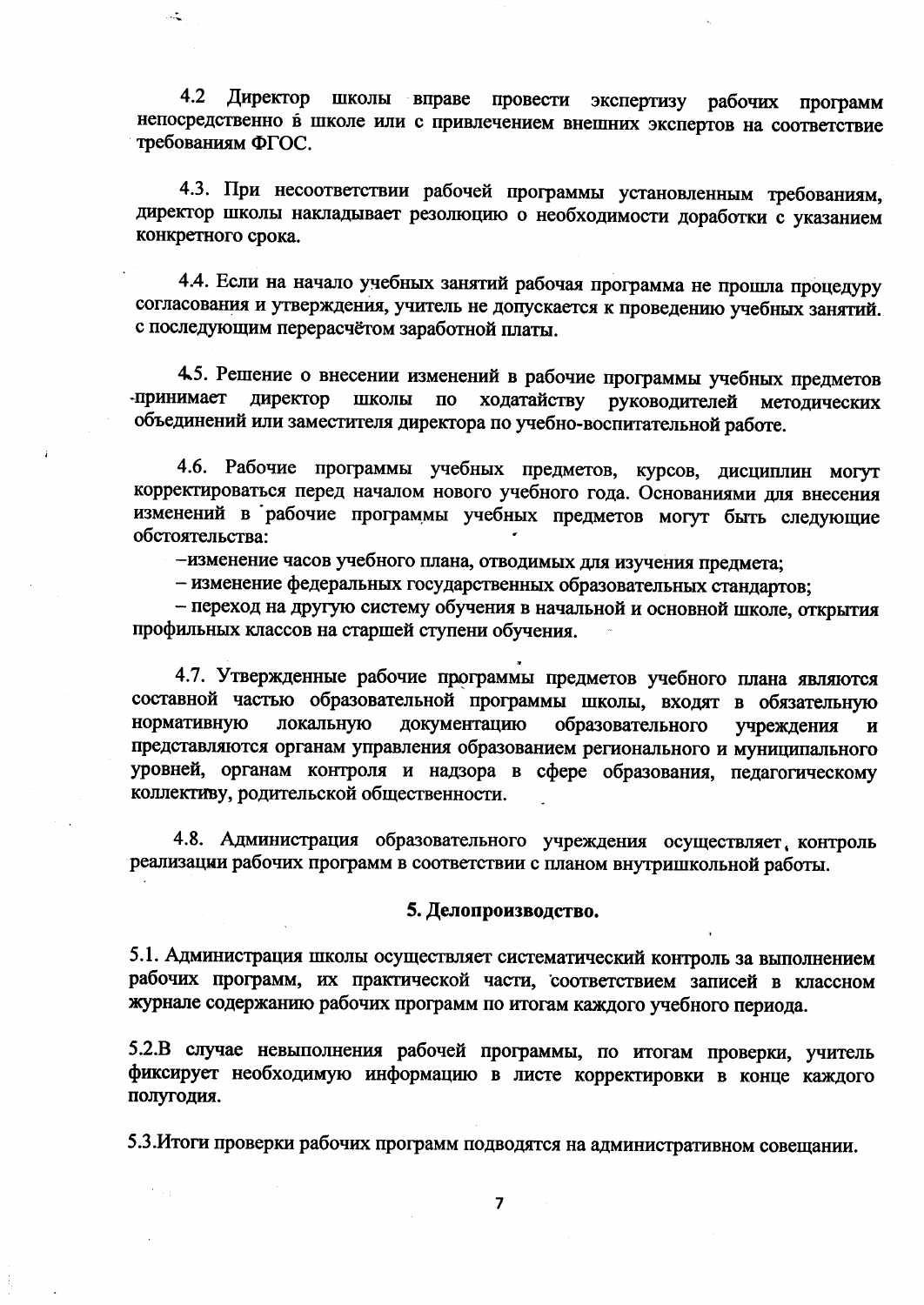| ∼<br><b>ПРИЛОЖЕНИЕ</b>                                                                                        | А.В. Ефименко<br>Директор MBOY «COIII No220»<br>$\mathbf{L}$<br>$\overline{c}$<br><b>УТВЕРЖДЕНО</b><br>$\hat{\phantom{1}}$<br>❤ |                                                                                          | предметам<br>учебным<br>$\overline{\mathbf{u}}$                              |                                                                                                                                                                                    |                                                        |          |
|---------------------------------------------------------------------------------------------------------------|---------------------------------------------------------------------------------------------------------------------------------|------------------------------------------------------------------------------------------|------------------------------------------------------------------------------|------------------------------------------------------------------------------------------------------------------------------------------------------------------------------------|--------------------------------------------------------|----------|
| ЕТНОЕ ОБЩЕОБ РАЗОВАТЕЛЬНОЕ УЧРЕЖДЕНИЕ<br>«СРЕДНЯЯ ОБЩЕОБРАЗОВАТЕЛЬНАЯ ШКОЛА № 220»<br>ï<br>МУНИЦИПАЛЬНОЕ БЮДЖ | С.П. Захарченко<br>$\ddot{r}$<br>20                                                                                             | рамма учебного предмета (курса)<br>учебный год<br>⋩<br>класс<br>$-20$<br>∀<br>20<br>Hoor | программой<br>Примерной<br>ပ<br>соответствии<br>$\blacksquare$<br>составлена | часов<br>учебный год:<br>Рассмотрено на заседании школьного методического совета<br>$02 -$<br>Количество часов по учебному плану на 20<br>E<br>$\mathcal{S}$<br>$\hat{\mathbf{z}}$ | Заречный<br>2021 r.<br>$\vec{r}$<br>$\pmb{\mathsf{s}}$ | $\infty$ |
|                                                                                                               | Заместитель директора по <b>УВР</b><br><b>COLIACOBAHO</b><br>$\hat{\phantom{1}}$<br>$\checkmark$                                |                                                                                          | Квалификационная категория:<br>Программа<br>Учитель:                         | <b>OT «</b><br>Протокол №                                                                                                                                                          |                                                        |          |

 $\mathcal{L}^{\text{max}}_{\text{max}}$ 

 $\left\langle \hat{N}_{\rm{max}} \right\rangle$ 

 $\label{eq:2.1} \frac{1}{\sqrt{2}}\int_{0}^{\infty}\frac{1}{\sqrt{2\pi}}\left(\frac{1}{\sqrt{2\pi}}\right)^{2}d\mu\,d\mu\,.$ 

 $\mathcal{O}(\mathcal{E})$